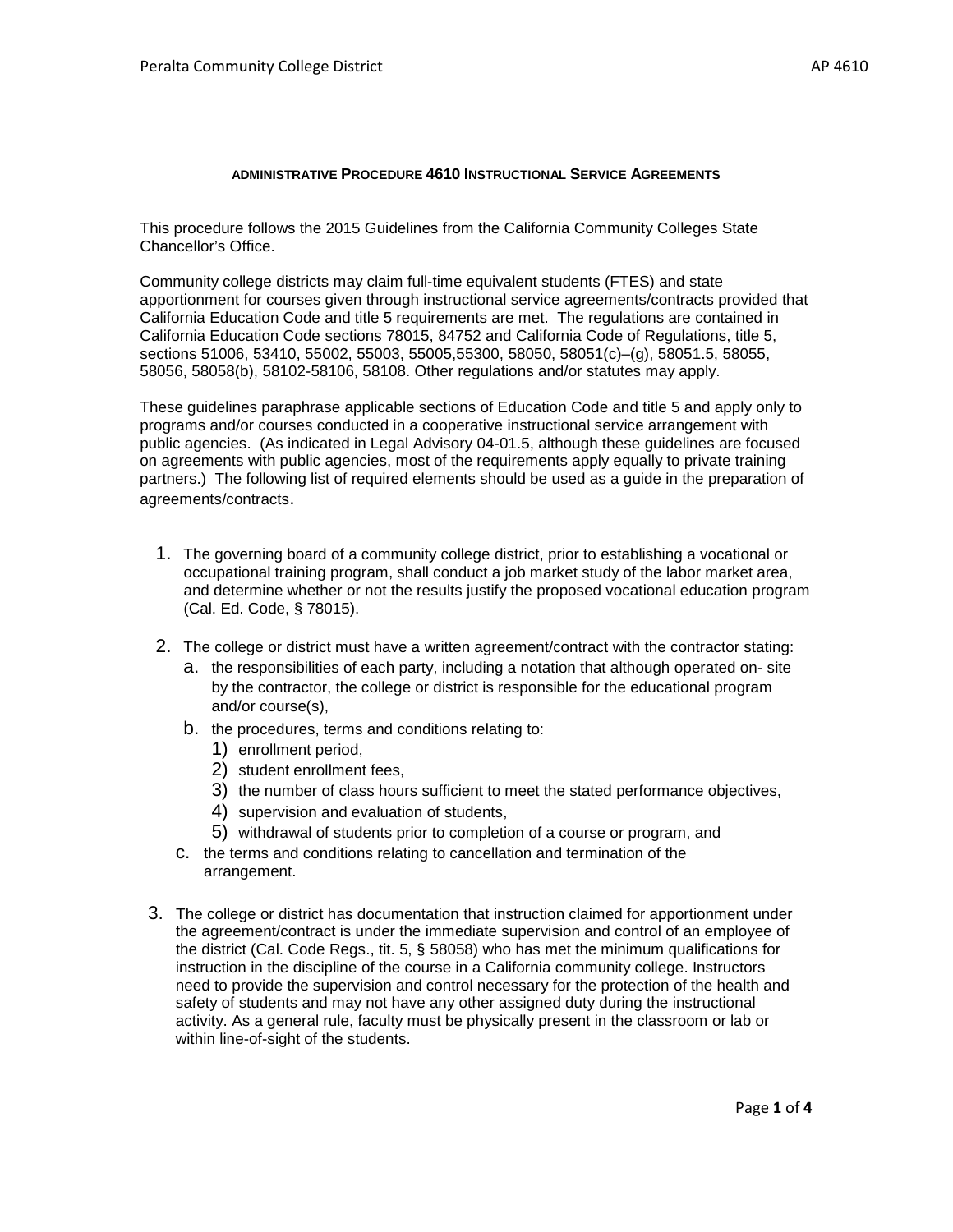- a. Where the instructor is not a paid employee of the district, the college or district has an additional written agreement/contract with each instructor requiring FTES to be reported by the instructor and stating that the college or district has the primary right to control and direct the instructional activities of the instructor.
- b. The college or district must demonstrate control and direction through such actions as providing the instructor an orientation, instructor's manual, course outlines, curriculum materials, testing and grading procedures, and any other materials and services it would provide to its hourly on-campus instructors.
- 4. The college or district lists minimum qualifications for instructors teaching agreement/ contract courses and instructor qualifications are consistent with requirements in other similar courses given by the college or district (Cal. Code Regs., tit. 5, § 53410).
- 5. The course(s) included in the agreement must be held at facilities which are clearly identified as being open to the general public, noting that students may be required to meet course or program prerequisites (Cal. Code Regs., tit. 5, § 58051.5).
	- a. Enrollment in the course must be open to any person who has been admitted to the college and has met any applicable prerequisites (Cal. Code Regs., tit. 5, §§ 51006, 58106).
	- b. The district policy on open enrollment (Cal. Code Regs., tit. 5, § 55005) along with a description of the course and information about whether the course is offered for credit and is transferable must be published in the college catalogue, schedule of classes, and any addenda to the schedule of classes (Cal. Code Regs., tit. 5, § 51006).
	- c. Course outlines of record for advanced public safety courses, including in-service training courses in the areas of police, fire, corrections, and other criminal justice occupations, will not list as a prerequisite public safety employment, or possession of a basic course diploma. Appropriate health and safety prerequisites and/or enrollment limitations can include the requirement to pass a California Department of Justice Live Scan, as well as additional requirements established at the local level, so long as they do not violate the law, title 5, or this directive (Cal. Code Regs., tit. 5, §§ 55003, 58051(c)-(g) and 58106; Pen. Code § 832.3(c)).
	- d. Course outlines of record for advanced public safety courses, including in-service training courses in public safety areas as described above, should include a sufficiently detailed list of prerequisites that are directly related to content of the advanced course, so that all prospective students can be assessed for enrollment eligibility, and shall only be put in place as provided by title 5, section 55003. Prerequisites shall not be established or construed so as to prevent academically qualified persons who are not employed by public safety agencies from enrolling in and attending courses (Cal. Code Regs., tit. 5, §§ 55003, 58051(c)-(g), 58106; Pen. Code § 832.3(c)).
	- e. A student may request an evaluation of his/her previous experience and coursework to determine if it is equivalent to the listed requirements. If it is determined that a student does not meet the prerequisite requirements pursuant to title 5 section 55003(o), the student may challenge the prerequisites through the college's prerequisite challenge process pursuant to title 5 section 55003(p). The college shall maintain documentation that demonstrates that its processes for assessing student eligibility for enrollment were followed.
	- f. College publications shall inform students regarding the method by which they can seek an evaluation for equivalent enrollment eligibility for advanced public safety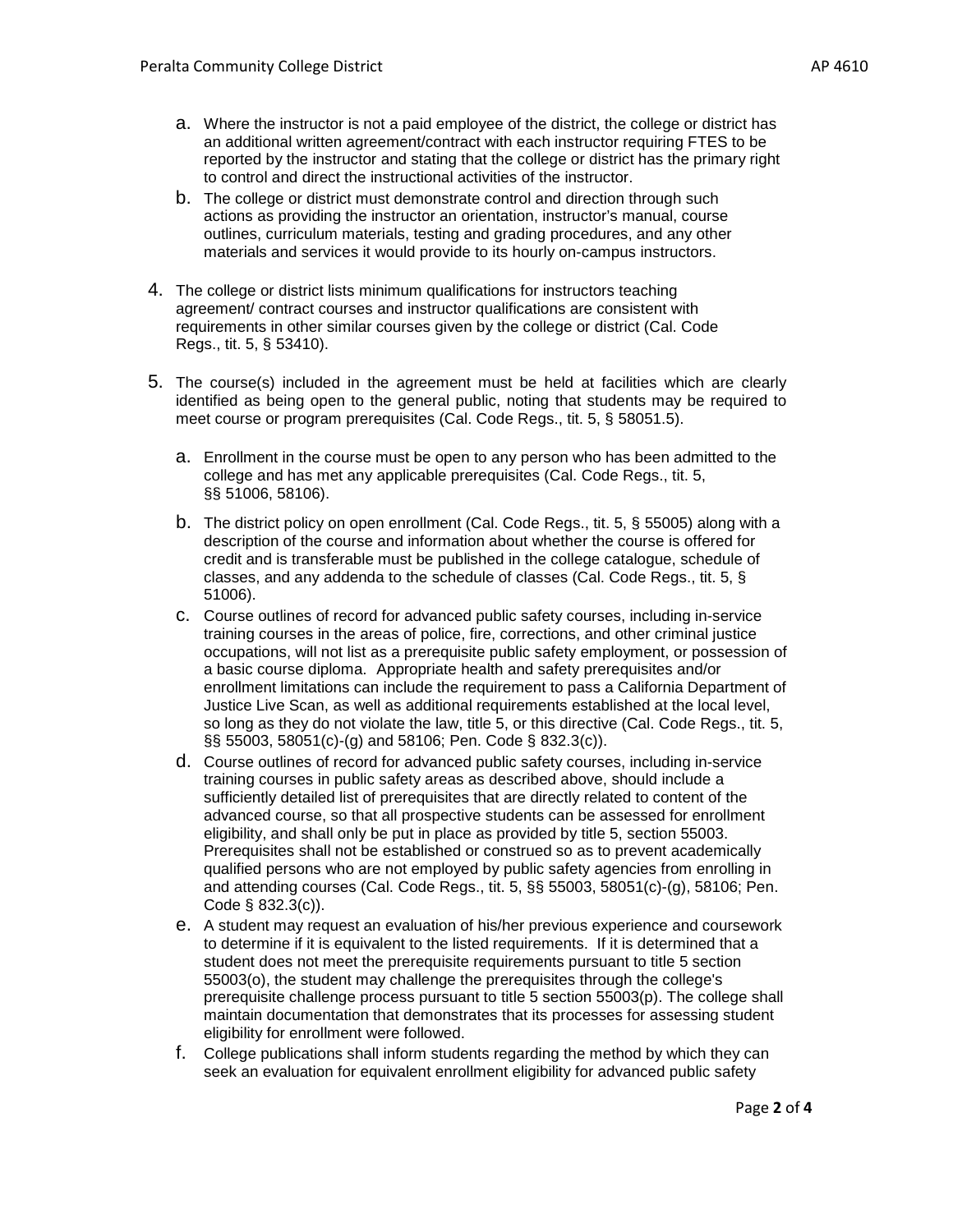courses (Cal. Code Regs., tit. 5, §§ 55003, 58051(c)-(g) and 58106; Pen. Code § 832.3(c)).

- g. College publications, including the course outline of record and course syllabi, shall include a notification that will advise advanced public safety course students that approval of equivalent enrollment eligibility is not a guarantee that state regulatory and licensing authorities will also grant equivalency for licensure or employment purposes.
- 6. Degree and certificate programs must have been approved by the California Community Colleges Chancellor's Office and courses that make up the programs must be part of the approved programs, or the college must have received delegated authority to separately approve those courses locally.
- 7. The agreement/contract or addendum must specify all courses conducted in the cooperative arrangement and provide corresponding outlines of record with documentation that each has been approved by the college's curriculum committee, is consistent with title 5 course standards and has been approved by the district board of trustees.
- <span id="page-2-0"></span>8. Procedures are in place by the college to ensure that faculty teaching different sections of the same course teach in a manner consistent with the approved outline of record for that course. Faculty covered under the agreement and students are held to a comparable level of rigor to all courses offered at the college.
- 9. Permanent records of student attendance, grades and achievement will be maintained by the public agency or college (as determined appropriate by the community college district). Records will be open for review at all times by college officials and submitted on a schedule developed by the community college district.
- 10.It is agreed that both contractor and community college district will insure that ancillary and support services are provided for students (e.g. Counseling and Guidance, Placement Assistance, Assessment Tutoring).
- 11.The community college district must certify that it does not receive full compensation for the direct education costs of the course(s) from any public or private agency, individual, or group.
- 12.The community college district is responsible for obtaining certification from the public agency verifying that the instructional activity to be conducted will not be fully funded by other sources.\*
- 13.If the course(s) will be located outside the boundaries of the district, the district must comply with the requirements of title 5, sections 55300 et seq., concerning approval by adjoining high school or community college districts and use of non-district facilities.

In accordance with Assembly Bill 444 (Stats. 1996, ch. 637) effective September 16, 1996; title 5, section 58051.5, was amended to include appropriate language to implement California Education Code Section 84752. See Legal Opinion O 11[-01.](#page-2-0)